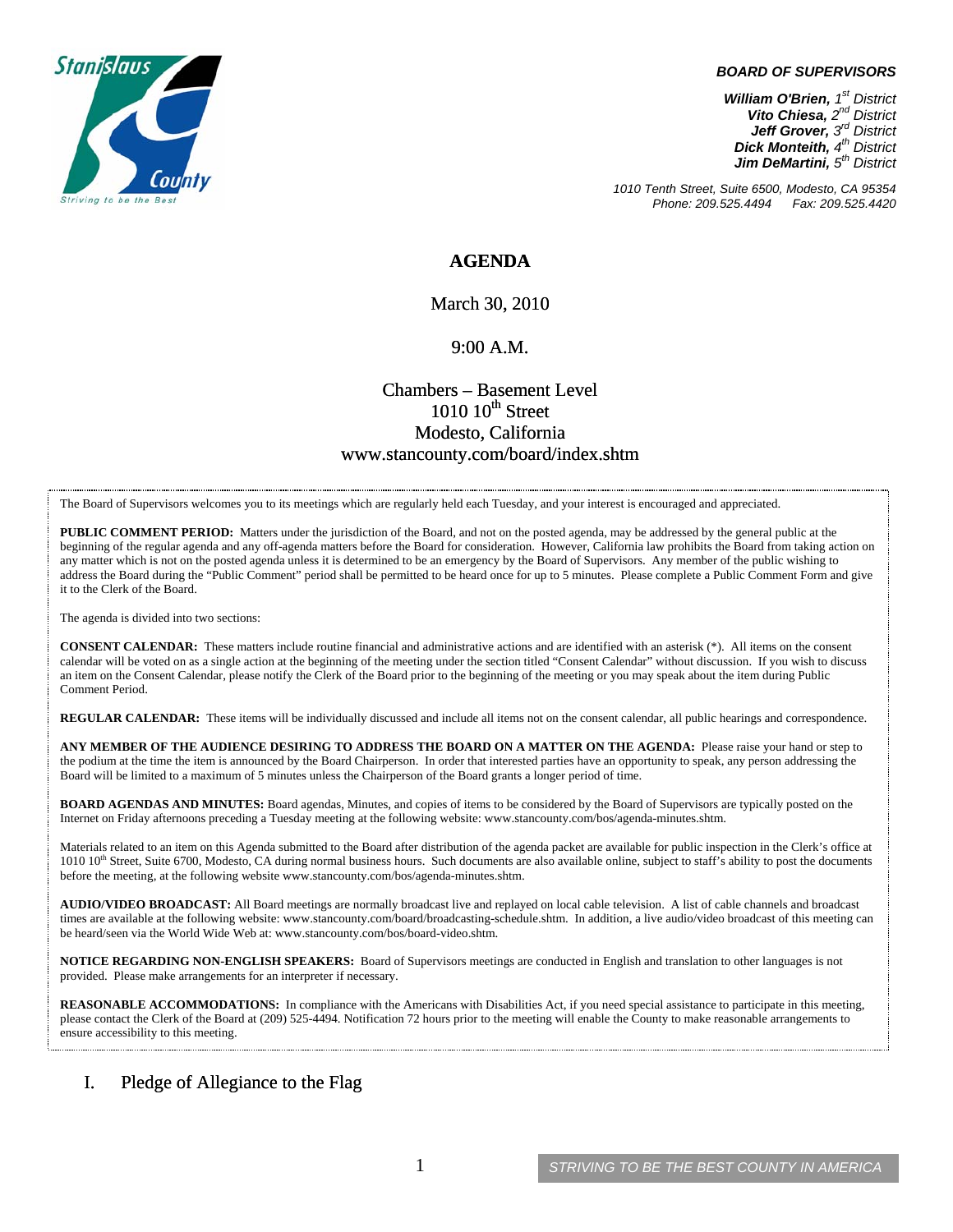- II. Presentation: A. Adopt a Pet Department of Animal Services (View Item)
	- B. Animal Advisory Board Annual Report (View Item)
	- C. Employee Service Award and Retirement Resolution for David Ingersoll, Director of Child Support Services
- III. Public Comment Period
- IV. Consent Calendar
- V. Agenda Items
	- A. Miscellaneous
	- \* 1. Approval of the Minutes for March 16, 2010 ([View Item\)](http://www.stancounty.com/bos/minutes/2010/min03-16-10.pdf)
	- \* 2. Approval to Adopt and Waive the Second Reading of Ordinance C.S. 1079 to Amend Section 11.08.110 of the Stanislaus County Code to Repeal Blue Curb Markings on Lapham Drive (South Modesto Area), Atlantic Drive (South Modesto Area) and Magnolia Street (Salida Area) ([View Item\)](http://www.stancounty.com/bos/agenda/2010/20100330/A02.pdf)
	- \* 3. Approval to Set a Public Hearing on April 20, 2010, at 6:50 p.m., to Consider an Appeal of the Planning Commission's Denial of Use Permit Application No. 2009-10 – Catholic Cemetery Dakota Avenue ([View Item\)](http://www.stancounty.com/bos/agenda/2010/20100330/A03.pdf)
	- \* 4. Approval of Appointment of:
		- a. Jose Aldaco, Rich Holmer, Farrell Jackson, Bob Martina, Sam Cuellar and Mary Mendoza to the Stanislaus Economic Development and Workforce Alliance ([View Item\)](http://www.stancounty.com/bos/agenda/2010/20100330/A04a.pdf)
		- b. Steve Boyd to the Stanislaus County Planning Commission ([View Item\)](http://www.stancounty.com/bos/agenda/2010/20100330/A04b.pdf)
		- c. Ritta Sudnikoff to the Stanislaus County Mental Health Board ([View Item\)](http://www.stancounty.com/bos/agenda/2010/20100330/A04c.pdf)
		- d. Dr. Mark Fahlen to the Stanislaus County Community Health Center Board ([View Item\)](http://www.stancounty.com/bos/agenda/2010/20100330/A04d.pdf)
		- e. George Boodrookas to the Economic Development Action Committee ([View Item\)](http://www.stancounty.com/bos/agenda/2010/20100330/A04e.pdf)
	- \* 5. Approval to Commend Sharon Cummings Upon her Retirement from the Stanislaus County Office of County Counsel ([View Item\)](http://www.stancounty.com/bos/agenda/2010/20100330/A05.pdf)
	- \* 6. Approval to Proclaim:
		- a. April 7, 2010, as "National Start! Walking Day" in Stanislaus County ([View Item\)](http://www.stancounty.com/bos/agenda/2010/20100330/A06a.pdf)
		- b. April 11-17, 2010 as "Safety Seat Checkup Week" in Stanislaus County ([View Item\)](http://www.stancounty.com/bos/agenda/2010/20100330/A06b.pdf)
		- c. April 2010, as Child Abuse Prevention Month and April 23, 2010 as Children's Memorial Day in Stanislaus County ([View Item\)](http://www.stancounty.com/bos/agenda/2010/20100330/A06c.pdf)
		- d. March 30, 2010, as "Welcome Home Vietnam Veterans Day" in Stanislaus County ([View Item\)](http://www.stancounty.com/bos/agenda/2010/20100330/A06d.pdf)
		- 7. Acceptance of the Resignation of George Gaekle and Approval of the Appointment of Matthew Machado to the San Joaquin Valley Rail Committee ([View Item\)](http://www.stancounty.com/bos/agenda/2010/20100330/A07.pdf)
	- B. Chief Executive Office
	- \* 1. Approval and Adoption of Proposed Amendment to the Mental Health Board Bylaws – Behavioral Health and Recovery Services ([View Item\)](http://www.stancounty.com/bos/agenda/2010/20100330/B01.pdf)
	- \* 2. Approval to Accept the American Recovery and Reinvestment Act Justice Assistance Grant – Offender Treatment Recovery Act Program Funds Effective October 1, 2009 through March 31, 2011 and Implement the Offender Treatment Recovery Act Program – Behavioral Health and Recovery Services ([View Item\)](http://www.stancounty.com/bos/agenda/2010/20100330/B02.pdf)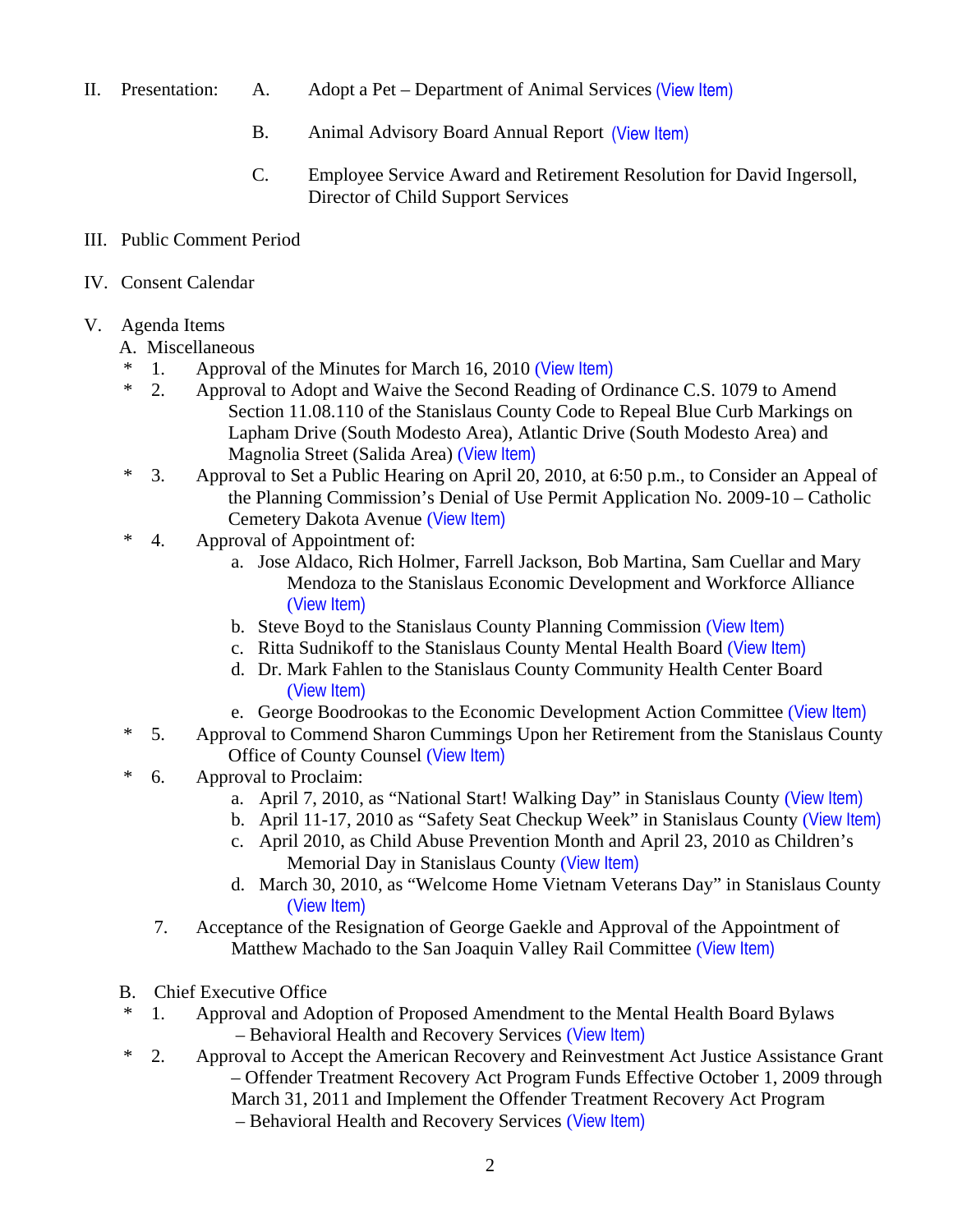- \* 3. Approval of Medi-Cal Provider Panel Member for Credentialing by Stanislaus County Behavioral Health and Recovery Services Managed Care Division ([View Item\)](http://www.stancounty.com/bos/agenda/2010/20100330/B03.pdf)
- \* 4. Approval to Purchase an Explosive Ordinance Disposal (EOD) Robot from iRobot Corporation with Funding through the Fiscal Year 2008 Homeland Security Grant – Office of Emergency Services/Fire Warden ([View Item\)](http://www.stancounty.com/bos/agenda/2010/20100330/B04.pdf)
- \* 5. Approval of an Amended Joint Exercise of Powers Agreement and New Memorandum of Understanding Between the California Statewide Automated Welfare System Consortium IV and the County of Stanislaus, and Approval to Purchase Scanners Funded by the Project – Community Services Agency ([View Item\)](http://www.stancounty.com/bos/agenda/2010/20100330/B05.pdf)
- \* 6. Approval to Accept Used Oil Recycling Block Grant Funds from the Department of Resources Recycling and Recovery for Fiscal Years 2009-2010 to 2011-2012 – Environmental Resources ([View Item\)](http://www.stancounty.com/bos/agenda/2010/20100330/B06.pdf)
- \* 7. Approval to Set Public Hearings on May 18, 2010 at 6:35 p.m. to Introduce and Waive the First Reading of Ordinances to:
	- a. Establish New Fees and Amend Existing Fees for Planning Services Planning and Community Development ([View Item\)](http://www.stancounty.com/bos/agenda/2010/20100330/B07a.pdf)
	- b. Establish New Fees and Amend Existing Fees for Building Permits Planning and Community Development ([View Item\)](http://www.stancounty.com/bos/agenda/2010/20100330/B07b.pdf)
- \* 8. Approval to Accept an Edward Byrne Memorial Justice Assistance Grant from the California Emergency Management Agency for \$698,884 to Provide Evidence-Based Supervision, Programs and Services to Adult Felon Probationers – Probation ([View Item\)](http://www.stancounty.com/bos/agenda/2010/20100330/B08.pdf)
- \* 9. Approval for the Sheriff to Replace One Canine in the Sheriff's Department Canine Unit ([View Item\)](http://www.stancounty.com/bos/agenda/2010/20100330/B09.pdf)
- \* 10. Approval to Accept Annual Audited Financial Reports for Fiscal Year Ended June 30, 2009 – Auditor-Controller ([View Item\)](http://www.stancounty.com/bos/agenda/2010/20100330/B10.pdf)
- \* 11. Approval to Appoint the Chief Executive Officer as the Interim Administrator of the Department of Child Support Services – Chief Executive Office ([View Item\)](http://www.stancounty.com/bos/agenda/2010/20100330/B11.pdf)
	- 12. Approval to Rescind the Reduction to the Income Limits at which Patient Cost Sharing Applies and the Increase in Patient Cost Sharing Specifically for Major Restorative Dental Services in the Medically Indigent Adult Program and Reinstate the Respective Policy that Existed Prior to the Board of Supervisor Action on September 1, 2009 – Health Services Agency ([View Item\)](http://www.stancounty.com/bos/agenda/2010/20100330/B12.pdf)
- C. Department of Public Works
	- 1. Approval to Set a Public Hearing on May 4, 2010, at 9:10 a.m. to Introduce and Waive the First Reading of the Subdivision Ordinance Amendment Changing Subsection "A" of Section 20.52.200, Dedications, and Subsection "A" of Section 20.16.090, Improvements Required, of the Stanislaus County Code ([View Item\)](http://www.stancounty.com/bos/agenda/2010/20100330/C01.pdf)
- \* 2. Approval to Consider and Adopt a Resolution of Necessity to Acquire Real Property or Interest in Real Property by Eminent Domain for the State Route 219 Widening Project, Parcel Owner Joseph K. Fluence, Trustees, et ux., APN: 004-057-004, 10-Sta-219-KP 6.90, Parcel 15338 ([View Item\)](http://www.stancounty.com/bos/agenda/2010/20100330/C02.pdf)
- \* 3. Approval of Purchase Agreement to Acquire Road Right-of-Way for the Hatch Road at Santa Fe Avenue Intersection Improvement Project, Parcel Owners Nino and Grace Masellis, APN: 018-065-006 ([View Item\)](http://www.stancounty.com/bos/agenda/2010/20100330/C03.pdf)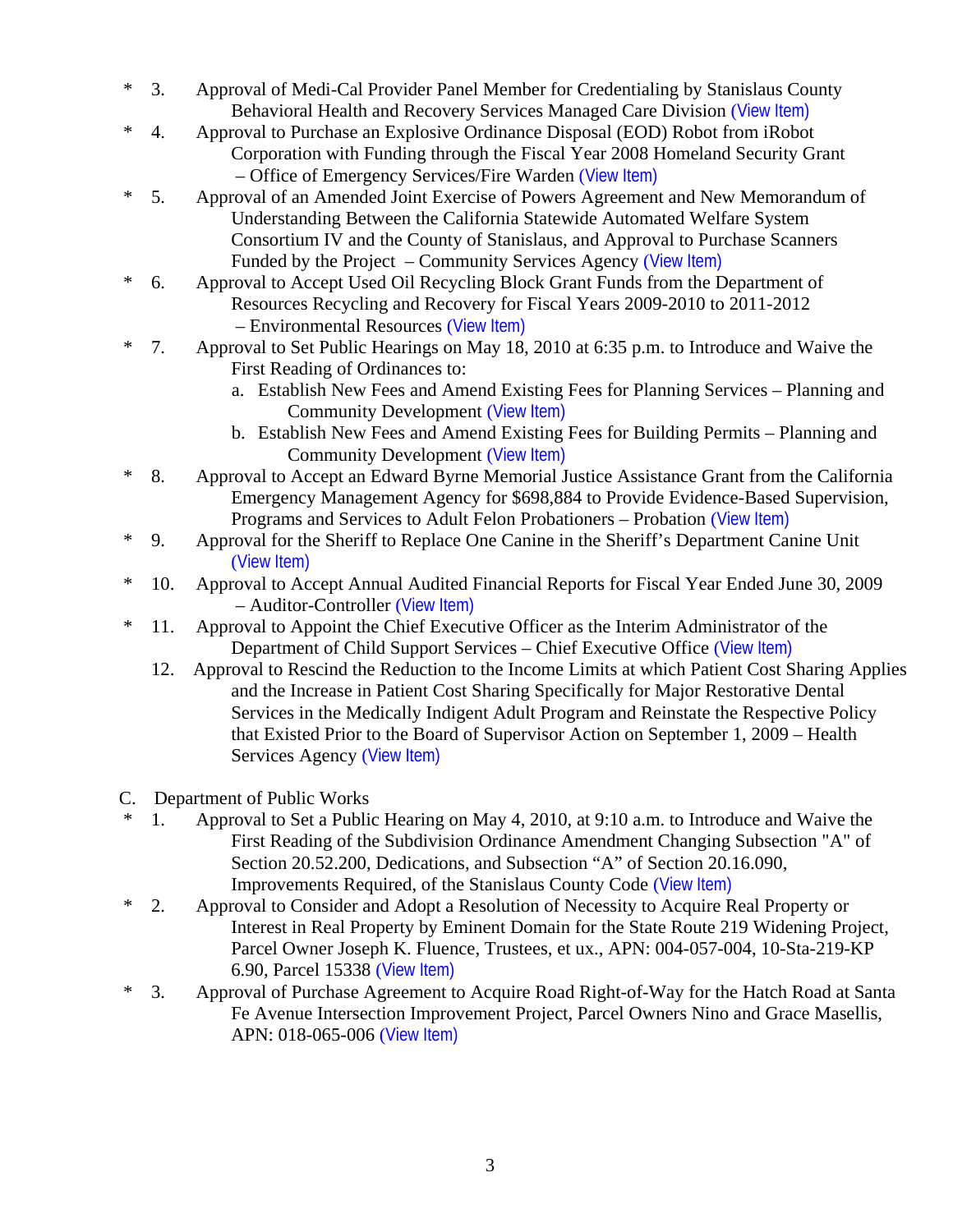- D. Department of Planning and Community Development
- \* 1. Approval to Rescind Portions of Williamson Act Contracts No. 1974-1555 and 1978-3535 (Located on the North and South Sides of Yosemite Boulevard, in the La Grange Area), Approval of New Contracts Pursuant to Minor Lot Line Adjustment 2009-15, Houret and Radovich, and Authorization for the Director of Planning and Community Development to Execute New Contracts ([View Item\)](http://www.stancounty.com/bos/agenda/2010/20100330/D01.pdf)
- \* 2. Approval to Set a Public Hearing for April 20, 2010 at 6:45 p.m. to Consider Planning Commission's Recommendation for Approval of Rezone Application No. 2009-04, Bronco Wine Co. ([View Item\)](http://www.stancounty.com/bos/agenda/2010/20100330/D02.pdf)
- E. County Counsel
- VI. Scheduled Matters
	- 9:05 a.m. Public Hearing to Consider Adoption of Revised Public Facilities Impact Fees and Related Matters ([View Item\)](http://www.stancounty.com/bos/agenda/2010/20100330/PH905.pdf)

# VII. Correspondence

- 1. This Board has received a letter from the U.S. Surface Transportation Board regarding the reopening of the proceedings for the abandonment of the 5.18-mile line of railroad known as the McHenry Industrial Lead. ([View Item\)](http://www.stancounty.com/bos/agenda/2010/20100330/Corr01.pdf) (Recommendation: Refer to the Department of Public Works.)
- 2. This Board has received two notices of proposed regulatory actions from the State Fish and Game Commission concerning the finding that the California tiger salamander warrants listing to threatened species status, and the requirement for houndsmen who use GPS and radio telemetry on their dog collars to register their frequencies with the Department of Fish and Game. ([View Item\)](http://www.stancounty.com/bos/agenda/2010/20100330/Corr02.pdf) (Recommendation: Refer to the Department of Planning and Community Development, the Department of Parks and Recreation and the Fish and Wildlife Committee.)
- 3. This Board has received a notice from the U.S. Fish and Wildlife Service regarding the designation of 1.6 million acres as critical habitat for the federally protected California red-legged frog within 27 California counties. ([View Item\)](http://www.stancounty.com/bos/agenda/2010/20100330/Corr03.pdf) (Recommendation: Refer to the Department of Planning and Community Development and Fish and Wildlife Committee.)
- 4. This Board has received a letter from the California Department of Toxic Substances Control regarding an environmental investigation and cleanup of the Proposed Alternative Education School located at 1013 S. Yosemite Avenue in Oakdale, CA; and, also included is a Community Survey. ([View Item\)](http://www.stancounty.com/bos/agenda/2010/20100330/Corr04.pdf) (Recommendation: Refer to the Department of Environmental Resources.)
- 5. This Board has received the following claims: Miguel Gonzalez; Gonzalo Vega; Henry Telles; Henry Telles, Sr. and, Israel Valadez Mendez. (Recommendation: Acknowledge receipt of claims and refer to the Chief Executive Office - Risk Management Division.)

VIII.Board of Supervisors' Reports